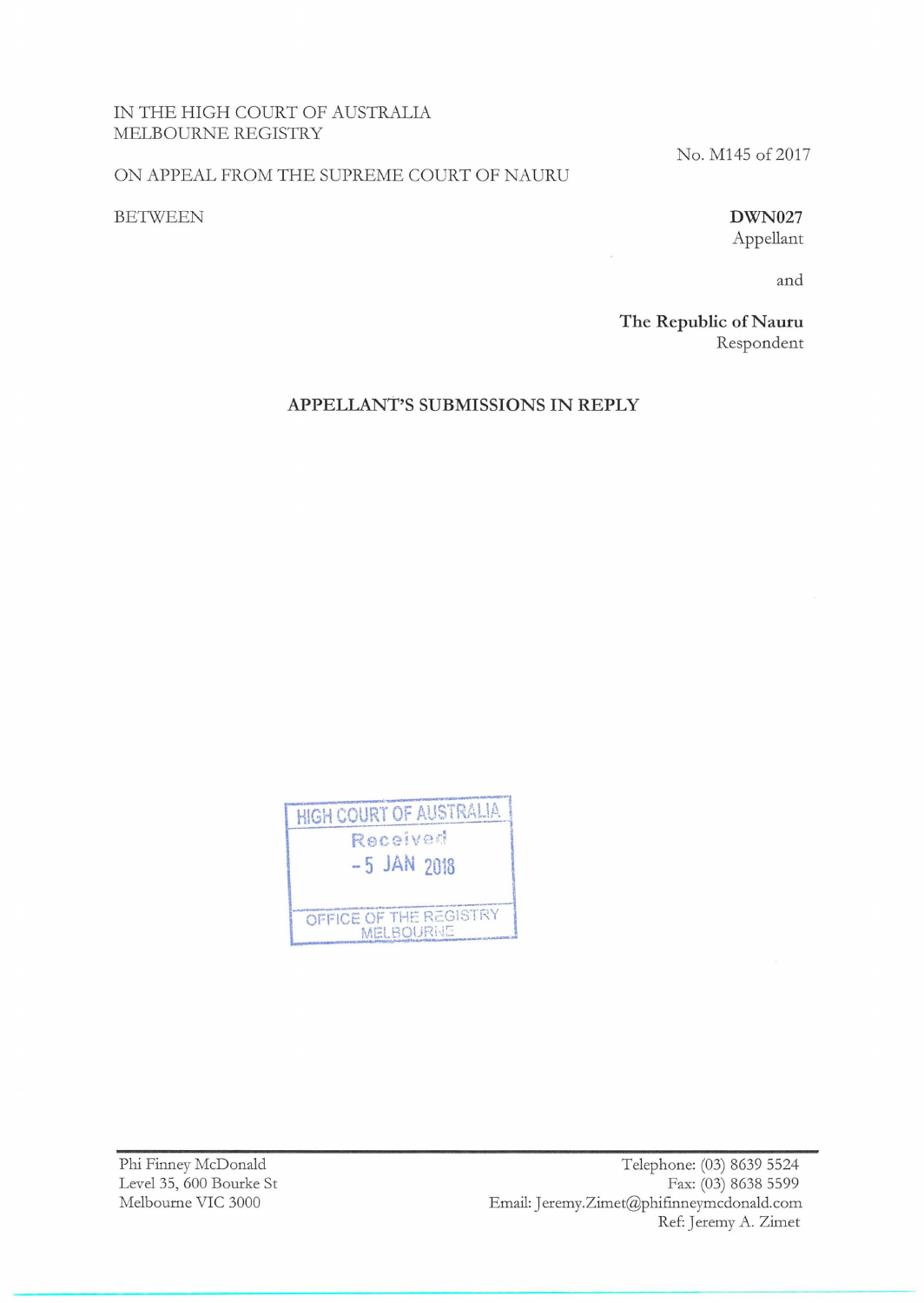## **I THESE SUBMISSIONS ARE SUITABLE FOR INTERNET PUBLICATION**

# **II REPLY**

## **Ground 1**

- 1. The Appellant's primary submissions on ground 1 focus on the text<sup>1</sup> and the context<sup>2</sup> of the provisions which give content to 'complementary protection' under the Nauruan Convention Act. This is consistent with fundamental principles of statutory interpretation. The Respondent's submissions avoid engaging with the text or its context. They do not, for example, address the text of cl 19(c) of the Memorandum of Understanding<sup>3</sup> or Article 12 of the ICCPR.<sup>4</sup> The Respondent has instead primarily focused on the texts of other instruments 10 in other contexts.
	- 2. The Respondent has attempted to superimpose a *"necessary and foreseeable"* qualification on the implied non-refoulement obligation in Articles 6 and 7 ICCPR, relying upon a Human Rights Committee **("HRC")** General Comment.5 However, this phrase does not appear in the General Comment. The phrase does appear in the HRC's Views in *Kindler,* however as subsequent decisions of the HRC make clear, this term is being used to ascertain whether there is a *"real risk*" that the non-refoulement obligation is engaged, not to constitute an additional requirement.<sup>6</sup> In this respect, the Appellant adopts the submission in reply of the Appellant in CRI026, being proceeding M131 of 2017, dated 22 November 2017 at [5]-[6].
- 3. At RS [12], the Respondent relies on the decision of Perram J in *Anochie.* His Honour's 20 reference to a *"high standard'* in that case was not directed to questions of relocation, but to explaining that the relevant inquiry is "whether a necessary and foreseeable consequence of deportation would be a real risk of irreparable harm", as is made clear at [63]-[67].
- 4. The inquiry as to the consequences of return to the frontier of a state does not of itself involve any "internal relocation" inquity. The inquiry is simply whethet thete is a real tisk, if the petson is to be teturned to the country at all. Adopting the Respondent's analysis would be inconsistent with the mannet in which the non-tefoulement obligation has been given effect by s 4(2) of the Convention Act, which expressly refers to "the frontiers of territories", and also with cl 19(c) of the MoU which refers to not sending transferees to "another country". Adopting the construction for which the Appellant contends would enable the ICCPR, the 30 MoU and the Convention Act to be tead harmoniously.
	- 5. At RS [14] and [18], the Respondent relies on a statement of two members of the Human Rights Committee in *BL* That statement should be apptaached with caution, given the perfunctory manner in which the issue was addressed, and the terms of the concurring individual opinion:

The Committee has nevet based its decisions on the "internal flight alternative" ot "internal relocation alternative" doctrines. It is my understanding that it has not done so in this case eithet and that the above-mentioned assettions figured no mote than matginally in the line of teasoning that led to the Committee's decision ....

40 I hope that in the future, the Committee will abstain from superfluous analyses that could cloud its ptactices in cases such as this. If a petson would genuinely be at tisk of becoming the victim of violations of atticle 6 ot atticle 7 of the Covenant if that petson wete to be expelled or extradited from a State party to another State (whether or not it is a party to

 $\mathbf 1$ Submissions of the Appellant dated 24 November 2017 ("AS") [33], [35], [36], [40], [41], [43], [44].

 $\overline{c}$ AS [37]-[38], [44] .

 $\overline{\mathbf{3}}$ AS [44], *HFM045 v The Republic of Nauru* [2017] HCA 50 at [8], [30].

 $\frac{4}{3}$ AS [37]-[38].

<sup>5</sup> Submissions of the Respondent dated 15 December 2017 ("RS") [11].

See, *e.g.,ARJ vAustra/ia,* Communication No 692/1996, UN Doe CCPR/C/60/D/692/1996 [6.8], [6.10], [6.14], equating "real risk" with one that is "necessaty and foreseeable".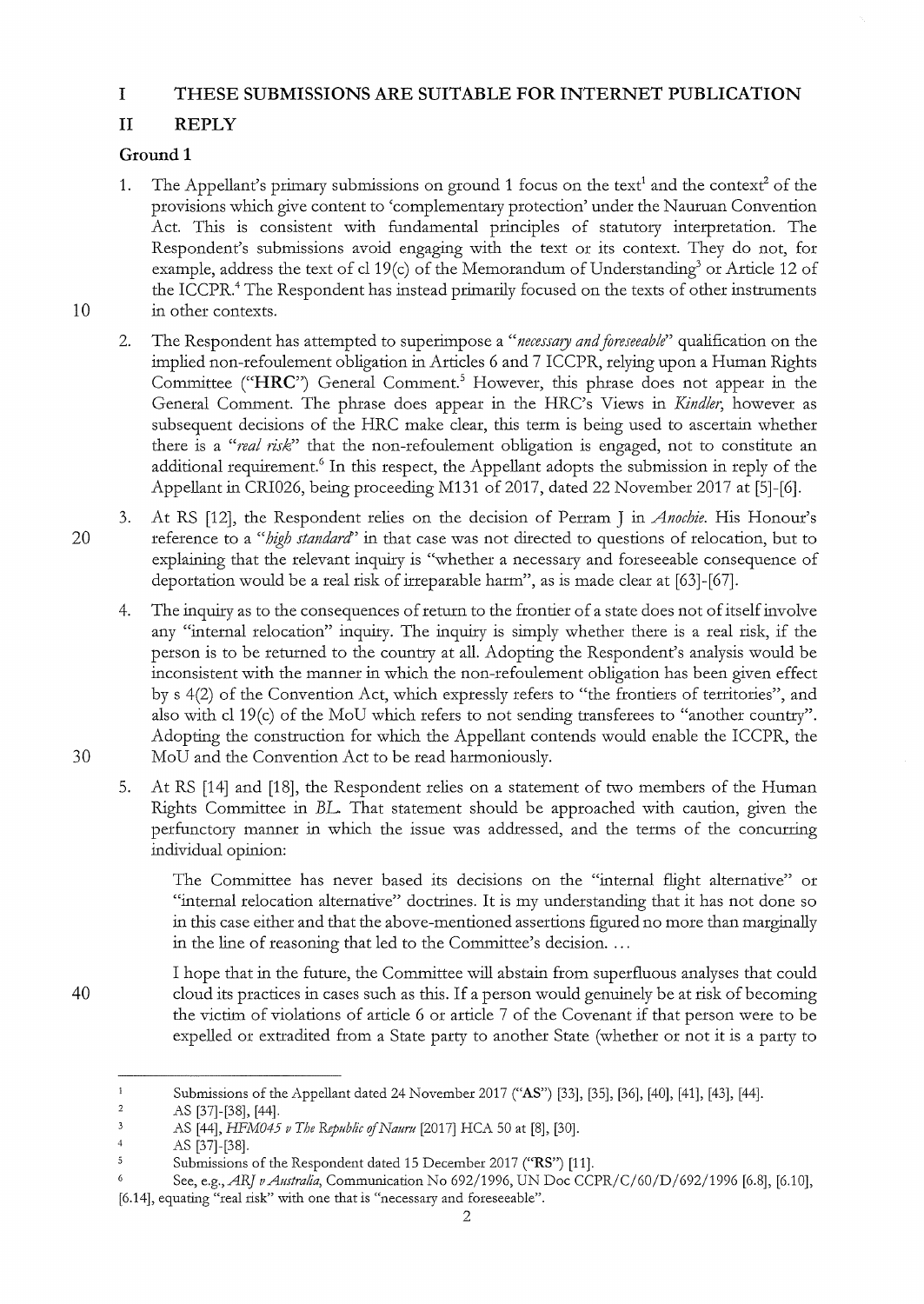the Covenant), the Committee should find a violation regardless of whether or not there are any safer areas within the country to which the victim would be sent.<sup>7</sup>

- 6. The Respondent also relies on a single submission to an Australian inquiry from the Australian office of UNHCR.<sup>8</sup> The extract is taken out of context. In the same passage the UNHCR office expresses the view that the proposed amendment gives rise to "serious concerns" for  $UNHCR<sup>9</sup>$  which does not support a view that the proposed law complied with international law. The central office of UNHCR has on another occasion expressed a view supportive of the Appellant's position in this case. In that analysis,<sup>10</sup> the UNHCR describes the role of the UN Committee on Torture when determining a complementary protection claim:
- 10 In considering the facts of an individual's case, his personal profile, (e.g. ethnic/ political background) will be taken into account as well as the general human rights conditions in the country of origin, but not any internal flight argument.
	- 7. The European Court of Human Rights decision in *Sufi and Elmi11* on which the Respondent relies concerns 'subsidiary protection',<sup>12</sup> not 'complementary protection'. 'Subsidiary protection' is a unique term defined by a legal instrument by and for European states.<sup>13</sup> Among the differences between international complementary protection law and European subsidiary protection law are that:
		- a. complementary protection prohibits return to 'cruel ... treatment or punishment' (ICCPR Art 7) where subsidiary protection does not (Directive Art 15(b)),
- 20 b. subsidiary protection prohibits return to a place where there is a 'serious and individual threat to a civilian's ... person by reason of indiscriminate violence in situations of international or internal armed conflict' (Directive Art 15(c)) where complementary protection does not use this qualification); $^{14}$  and
	- c. subsidiary protection is of a prescribed one year duration (Directive Art 24(2)), where complementary protection has no fixed time limit.

*Sufi and Elmi* did not consider the ICCPR or CAT.

8. Further the Directive has an express relocation provision. Article 8 provides:

As part of the assessment of the application for international protection, Member States may determine that an applicant is not in need of international protection if in a part of 30 the country of origin, he or she:

- (a) has no well-founded fear of being persecuted or is not at real risk of suffering serious harm; or
- (b) has access to protection against persecution or serious harm as defined in Article 7;

 $\overline{7}$ Individual opinion of Committee member Fabian Omar Salvioli (concurring) at [7].

<sup>8</sup> At RS [15]-[16].

 $\overline{9}$ UNHCR Regional Representation in Canberra, Submission No 15 to the Senate Legal and Constitutional Affairs Legislation Committee, Parliament of Australia, *Migration Ammdmmt (Complementary Protection and Other Measures) Bill* 2015, 3 December 2015, 5 [21].<br><sup>10</sup> Mandal, R., *Protection Mechanisms Outside of the 1951 Convention ("Complementary Protection")*, Legal and

Protection Policy Research Services, Department of International Protection, United Nations High Commissioner for Refugees, PPLA/ 2005/ 02 Gune 2005) at [55]. 11 *S* ufi *and Elmi v United Kingdom* (2012) 54 EHRR 9, 219 [30] immediately under the heading 'Relevant

European Union Law'.<br>12 At RS [17]-[18].<br>13 Council Directive 2004/83/EC of 29 April 2004 on minimum standards for the qualification and status of

third country nationals or stateless persons as refugees or as persons who otherwise need international protection and the content of the protection granted ("**Directive**") art 2(e).<br><sup>14</sup> This might factually overlap in extreme cases with the prohibition on return to 'arbitrary deprivation of

life' (lCCPR Art 6(1)).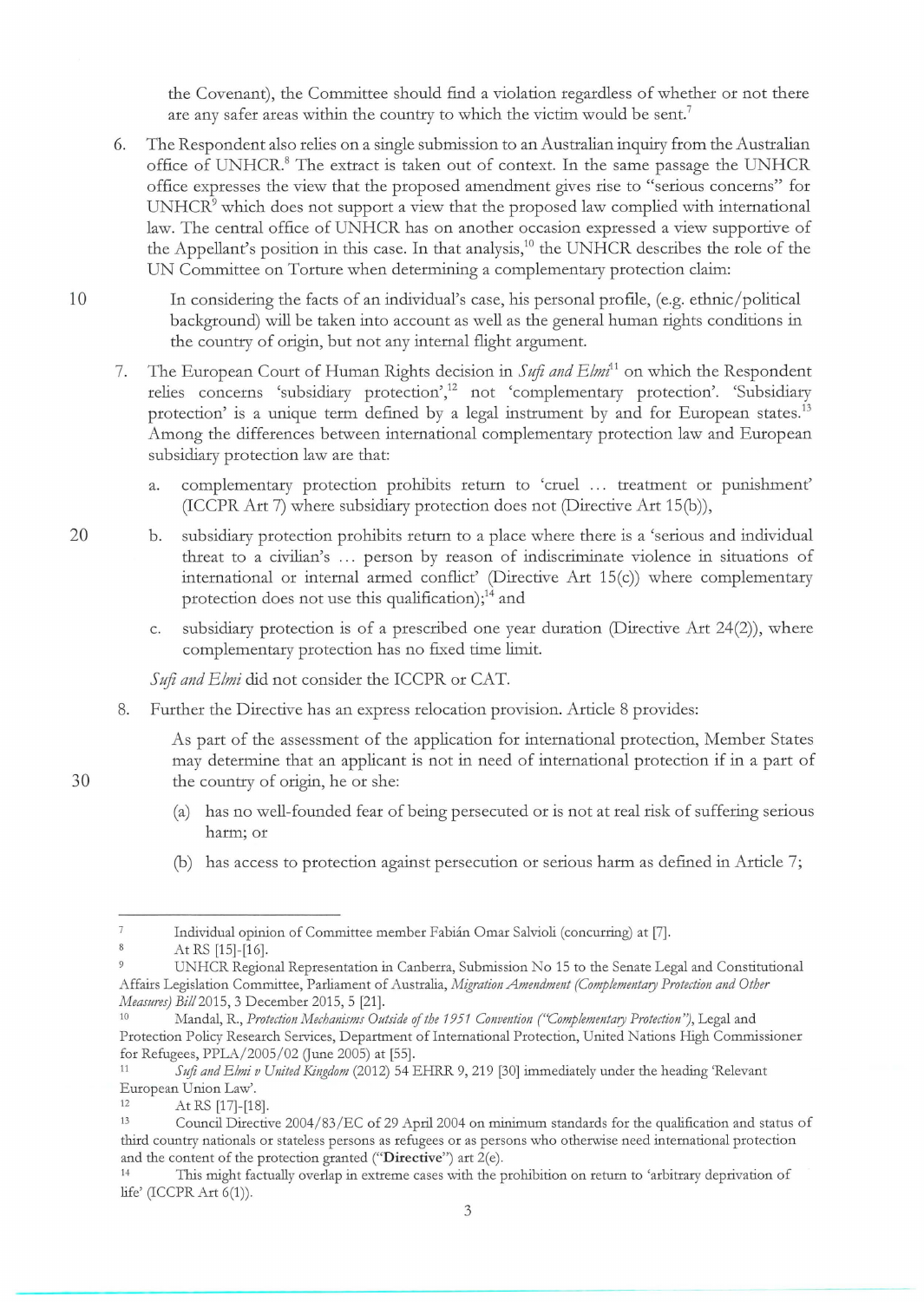and he or she can safely and legally travel to and gain admittance to that part of the country and can reasonably be expected to setde there.

Thus the European Court's observations in *Suji and Elmi* say nothing about complementary protection under general international law, or pursuant to Naum's international obligations.

- 9. As regards the Refugees Convention, it is not the case that the "internal flight" principle arises by implication because "the Refugees Convention is framed around the geopolitical unit of 'States"' (RS [19]-[20]). The Respondent's submission disregards the critical textual difference between the ICCPR and the Refugees Convention. As this Court has explained, the issue of internal relocation arises under the Refugees Convention due to the causative condition found 10 within the text of art  $1A(2)$  of that instrument.<sup>17</sup> The causative condition that was critical to the analysis in *SZATV* and *SZSCA* is absent from the instruments which give rise to complementary protection. Neither the text of the ICCPR nor the MoU imports the requirement seen in art 1A(2) of the Refugees Convention.
	- 10. At RS [10], the Respondent submits that this Court cannot grant relief that would bring the process of detennining the Appellant's protection claims to a close. The relief sought does not require that this Court make any determination of merits (contra RS [56]). It merely invites this Court to avoid the imposition on the parties of the unnecessary step of remitting a matter when the decision of the Tribunal, on its own terms, makes it plain that only one outcome is possible if the Appellant succeeds on this ground.
- 20 11. This Court is empowered to do so by Australian and Nauman law. The *Nauru (High Court Appeals) Act* 1976 (Cth), s 8 empowers this Court to 'give such judgment, make such order or decree... as ought to have been given, made or imposed in the first instance'. In that first instance, the Supreme Court of Nauru was empowered by s 44 of the Convention Act to, on remittal, make 'an order declaring the rights of a party or of the parties'. It is this power which the Appellant seeks that this Court exercise in his favour should ground 1 be allowed. Such an approach would also be consistent with this Court exercising its power under s 32 of the Judiciary Act, given that it is exercising original jurisdiction in this case.<sup>19</sup>

## **Ground2**

- 12. There are two principal areas of dispute between the parties. First, a dispute as to whether the 30 jurisdiction of Nauru, pursuant to international human rights law, is engaged where executive action produces an effect in the territory of another state (see AS [56]-[57] and RS [25]). Secondly, a dispute as to whether the Tribunal's decision 'concerns' the Appellant's 4 year old child (see AS [62]-[63] and RS [37]).
- 13. At the heart of the Appellant's case is the fact that the practical effect of the Tribunal's decision is that he will be liable to be returned to Pakistan, and that a necessary pre-condition of this was that his son would be required to move across the country to join him. The Tribunal appropriately recognised that the only way that internal relocation would not cause "undue hardship" for the Appellant was if he would be joined by his family in his place of relocation. The Tribunal therefore premised its decision on a finding that the Appellant's son 40 would move across the country to join him. This was not an "assumption" (contra RS [39]), it was an express premise of the Tribunal's ultimate conclusion: without it, the Tribunal would not have lawfully been able to conclude that there was no "undue hardship" on the Appellant. The Appellant accepts that his child is not in Naum and that Nauru does not have any direct

<sup>17</sup>*SZATV v Minister for Immigration* (2007) 233 CLR 18 at 24 [15] per Gummow, Hayne and Crennan JJ; and at [19] adopting the reasoning of Lord Bingham in *Jmzuzj vS ecretmy* of *State for Home Departmmt* [2006] 2 AC 426 at 440. That reasoning was approved by French CJ, Hayne, Kiefel and Keane JJ in *Minister for Immigration v SZSCA* (2014) 254 CLR 317 at 326 [21] - 327 [24], as acknowledged at RS footnote 14.

Ruhani v Director of Police (2005) 222 CLR 489 at 500 [10] per Gleeson CJ, 500-501 [14] per McHugh J, 522 [89] per Gummow and Hayne JJ; *Diehm v Director* of *Public Prosecutions (Nauru)* (2013) 88 ALJR 34 at 45 [56] per French CJ, Kiefel and Bell JJ.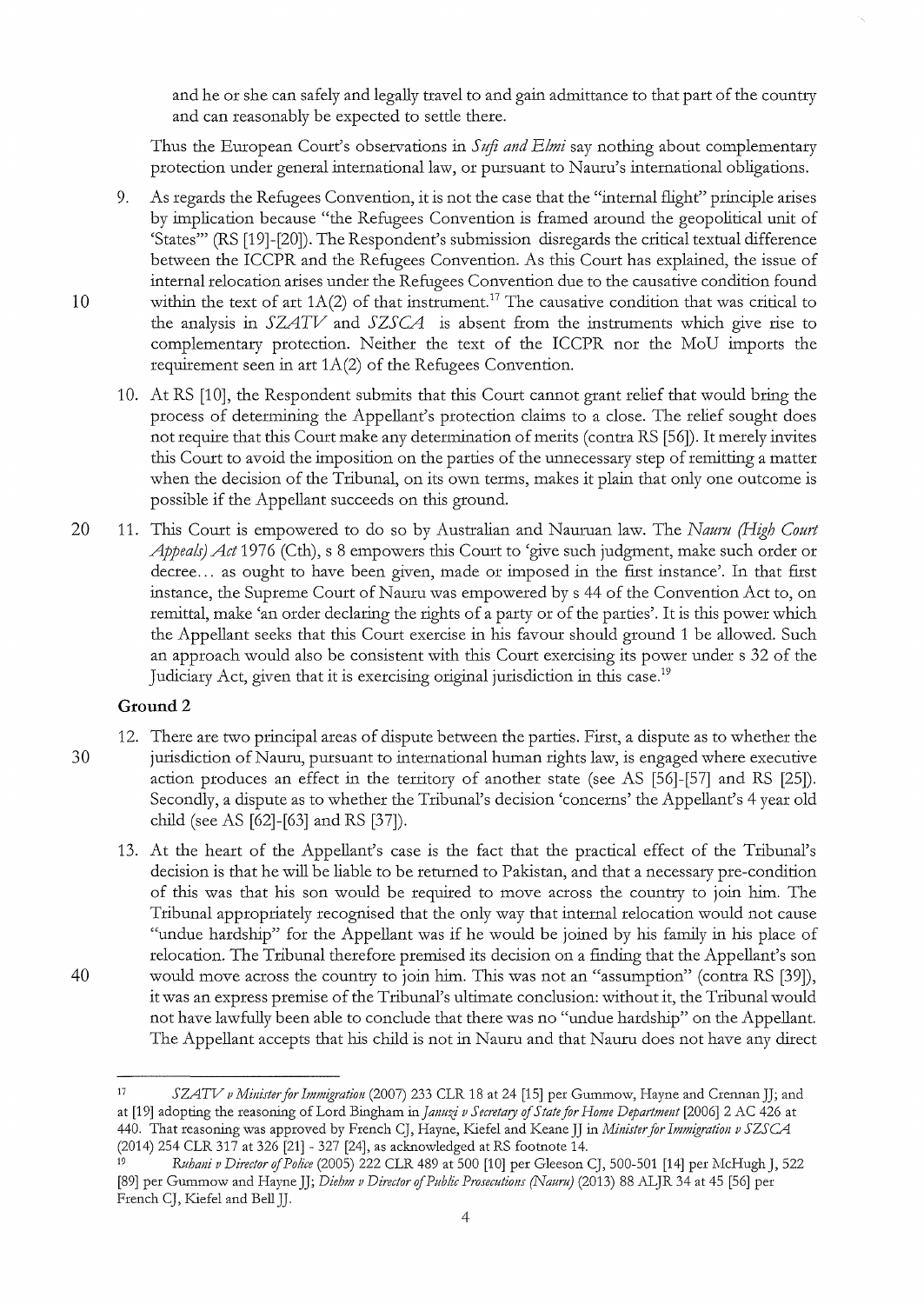control over any part of Pakistan (RS [26] and [28]). However, the practical effect of the Tribunal's decision is that the Appellant's return would only be lawful if the Appellant's child relocated to be with him.

14. As regards the dispute as to jurisdiction, the Respondent does not engage with the critical feature of this case: that the Respondent has taken a decision within its territory, that has a direct effect on a child outside its territory. It is the fact that the Tribunal's decision, performed within the national boundaries of Nauru, may produce an effect outside those national boundaries, that brings the Appellant's child within jurisdiction in respect of the obligation to consider the child's best interests. In the same way that a decision regarding family 10 reunification produces effect on a child seeking to join his or her family members (AS [58]), a decision which is premised on a young child moving across the country to join his father, has an effect on the child. Article 3 of the Convention on the Rights of the Child **("CRC")** is engaged in both cases. This does not mean that the Respondent exercises jurisdiction over the Appellant's child for all purposes: but insofar as the Tribunal's decision concerns the child in a very real and practical way, it exercises jurisdiction in respect of that child for the limited purpose of the art 3(1) obligation to make the child's best interests a primary consideration. Any alternative conclusion would give rise to a significant protection gap, which would be contrary to the humanitarian object and purpose of the CRC.

15. As regards the interpretation of 'concerning children', the Respondent does not acknowledge 20 the domestic and international legal framework. As regards the domestic framework, the Respondent's attempts at RS [37] to distinguish between the executive of Nauru in the form of the Tribunal, and the executive in the form of the officer or entity that would remove the Appellant from Nauru, are irrelevant. The executive of Nauru *in any form* is bound by the terms of s 4(2) of the Convention Act, as the Respondent effectively acknowledges at RS [7]. As regards the international framework, art 3 of the CRC expressly provides that the obligation shall apply "in all actions concerning children", including actions taken by "courts of law, adrninistrative authorities or legislative bodies". The fact that the body or institution may be exercising discretion is irrelevant (contra RS [38]).

### **Ground3**

30 16. The Respondent appears to submit at RS [40]-[41] that this ground is a substantial departure from the case before the Supreme Court. The Appellant sought to have the Court review whether the Tribunal dealt with the question of whether it was reasonable for him to relocate within Pakistan based only on the issues raised by him as to why it was not. The Court below at [62] correcdy framed the issue as follows:

> The appellant submits that the Tribunal in making the finding of relocation did not address the issue that given the appellant's circumstances he would be compelled to return to the place where he was persecuted, that is, his home area. The Tribunal therefore failed to consider an integer of his objection to relocation.

This is the same complaint that the Appellant raises before this Court.

40 17. It is correct that s 34 of the Convention Act mirrors s 430 of the Migration Act 1958 (Cth); seeRS [45]. However, the case law emanating from that Australian provision is inconsistent with the Respondent's submissions (RS [43] and [45]). A failure to analyse material directly bearing on a determinative issue for the Tribunal is inconsistent with the obligation on it to give proper, genuine and realistic $21$  consideration to matters of that kind. Jurisdictional error arises when evidence of 'significance'25 is not evaluated. As this Court has stated 'the failure of the Tribunal to make findings with respect to a particular matter may ... reveal failure to

<sup>21</sup>*NAJT v Ministerfor Immigration and Mu!ticultura! and Indigenous Affairs* (2005) 147 FCR 51 at 92-3 in particular [212]; see also *Islam v Cash* [2015] FCA 815; 148 ALD 132 [14].<br><sup>25</sup> *Minister for Immigration and Multicultural Affairs v SBAA* [2002] FCAFC 195 at [44] per Wilcox and Marshall

JJ; see also *W280 v Minister for Immigration and Multicultural Affairs* [2001] FCA 1606 at [26] per French J.